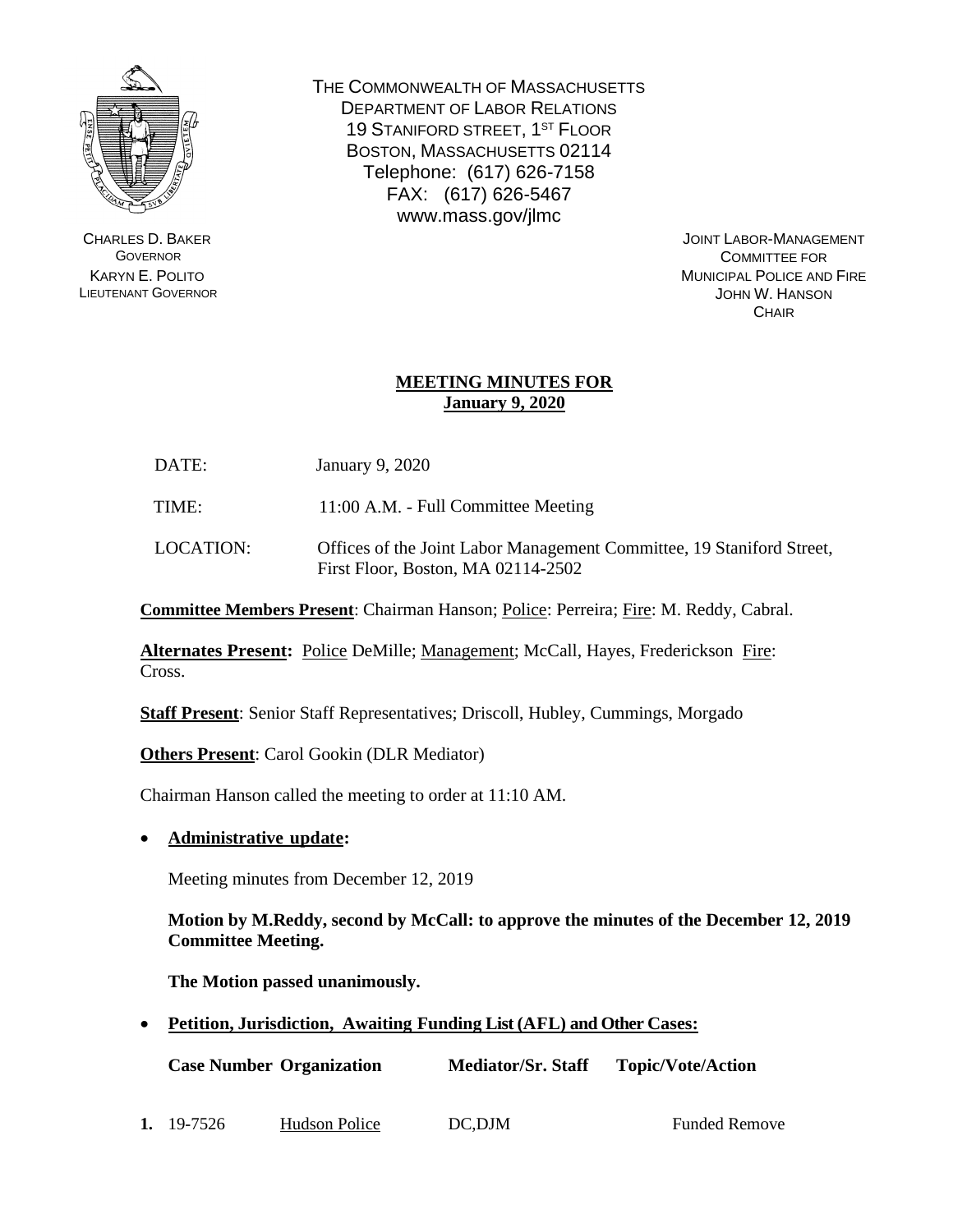Mr. Morgado briefed the Committee. No Action**.** 

2. 19-7611 Somerville Patrol DC,GD Jurisdiction

Mr. Driscoll and Mr. Cummings briefed the Committee and reported a tentative agreement.

**Motion by McCall, second by Perreira: to take jurisdiction in the case of the Somerville Police Employees Association and the City of Somerville, JLM-19-7611.**

**The Motion passed unanimously.**

**Motion by McCall, second by Perreira: to assign the following Committee members to the case of the Somerville Police Employees Association and the City of Somerville, JLM-19- 7611, Pedrini/Perreira for Police and Mazzarella for Management.**

**The Motion passed unanimously.**

3. 19-7677 Acton Fire JOEH, DJM Jurisdiction

Mr. Hubley briefed the Committee.

**Motion by M.Reddy, second by McCall: to take jurisdiction in the case of Acton Permanent Firefighters, Local 1904 IAFF and the Town of Acton, JLM-19-7677.**

**The Motion passed unanimously.**

**Motion by M.Reddy, second by McCall: to assign the following Committee members to the case of Acton Permanent Firefighters, Local 1904 IAFF and the Town of Acton, JLM-19- 7677: M.Reddy/Cross for Fire and Hayes for Management.**

### **The Motion passed unanimously.**

**4.** 19-7371 Pittsfield Fire JOEH,GD Funded Remove

Mr. Hubley briefed the Committee.

**Motion by M.Reddy, second by McCall : to remove the case from the Committee's docket as the contract has been funded.**

### **The Motion passed unanimously.**

5. 19-7433 Chelmsford Fire JOEH,GD Vote to 3(a) Hearing

Mr. McCall left the room. Mr. Hubley briefed the Committee.

**Motion by Hayes, second by M.Reddy: to find that in the matter of Chelmsford Firefighters Union, Local 1839, IAFF and the Town of Chelmsford, JLM-19-7433, the issues have remained unresolved for an unreasonable period of time resulting in the apparent exhaustion of the process of collective bargaining, and that the Committee vote to hold a hearing pursuant to Section 1, subsection 3(a), as set forth in Chapter 589 of the Acts of 1987, with the panel members consisting of M. Reddy (Labor) and Petrin (Management), or other Committee members and/or senior staff that may be substituted as necessary by the respective Labor and/or Management Chairs pursuant to the rules, policies, and procedures of the Committee, and any other applicable provisions of law, with said panel to be chaired by John Hanson.**